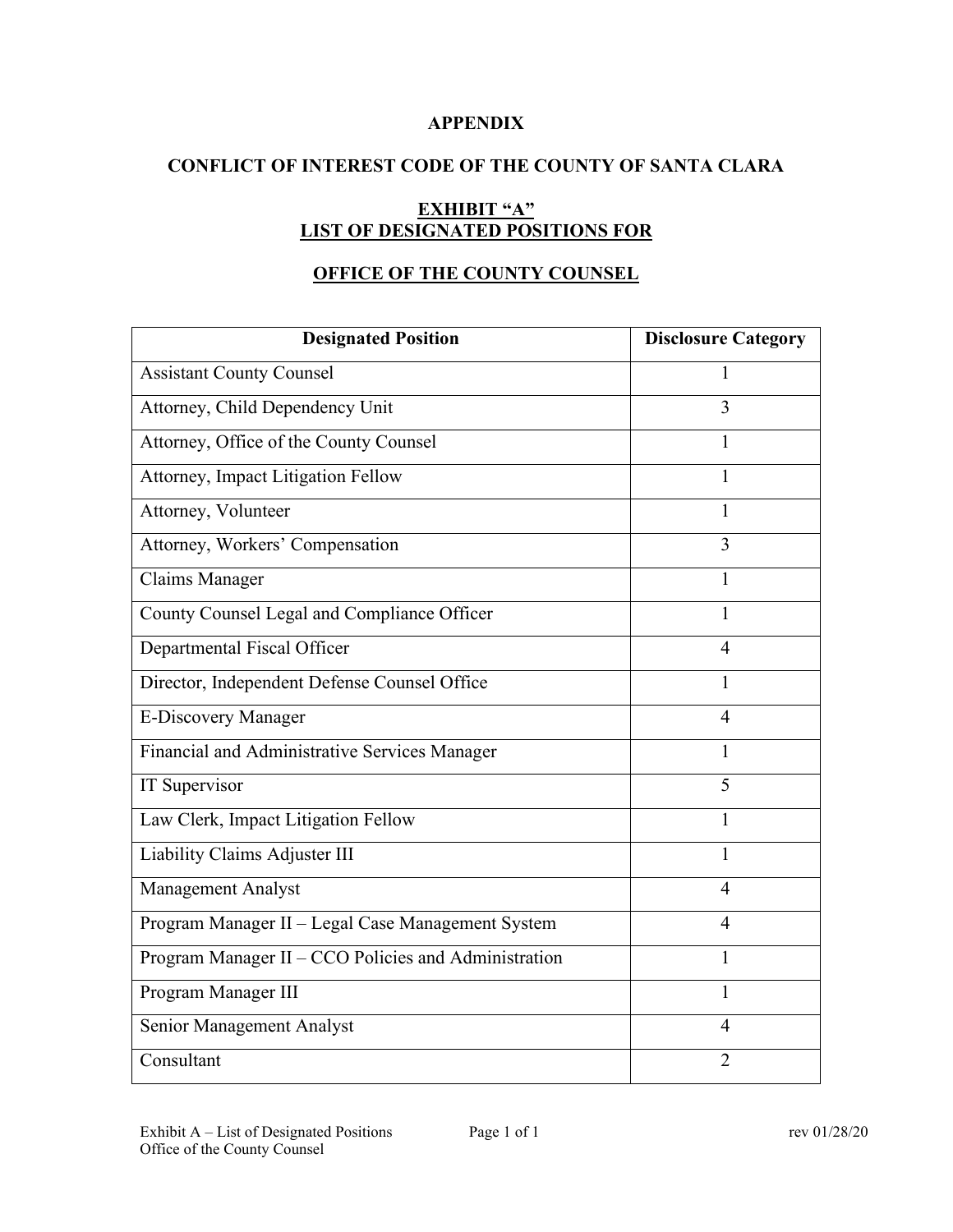#### **APPENDIX**

## **CONFLICT OF INTEREST CODE OF THE COUNTY OF SANTA CLARA**

### **EXHIBIT "B" DISCLOSURE CATEGORIES FOR**

# **OFFICE OF THE COUNTY COUNSEL**

Pursuant to the County of Santa Clara's Conflict of Interest Code, Disclosure Categories 1 and 2 shall read as follows for all Code Agencies.

**Disclosure Category 1**: Persons in this category shall disclose:

(1) all investments in, business positions in, and income (including gifts, loans and travel payments) from:

(a) all sources that provide, plan to provide, or have provided in the last two years, facilities, goods, software, hardware, or related technology, equipment, vehicles, machinery or services, including training or consulting services, to the County;

(b) all sources that are subject to the regulatory, monitoring, investigatory, enforcement, valuation, certification, permit or licensing authority of, or have an application for a license, permit or certificate pending before, the County;

(c) all sources that receive, are planning to apply to receive, or have received in the last two years, grants or other monies from or through the County; and sources that receive referrals to provide assessments and/or treatments that are required or recommended by the County; and

(2) all interests in real property in the County of Santa Clara located entirely or partly within the County, or within two miles of County boundaries, or of any land owned or used by the County.

**Disclosure Category 2**: Each Consultant shall disclose: (1) all investments in, business positions in, and income (including gifts, loans and travel payments) from: (a) all sources that provide, plan to provide, or have provided in the last two years, facilities, goods, software, hardware, or related technology, equipment, vehicles, machinery or services, including training or consulting services, to the County; (b) all sources that are subject to the regulatory, monitoring, investigatory, enforcement, valuation, certification, permit or licensing authority of, or have an application for a license, permit or certificate pending before, the County; (c) all sources that receive, are planning to apply to receive, or have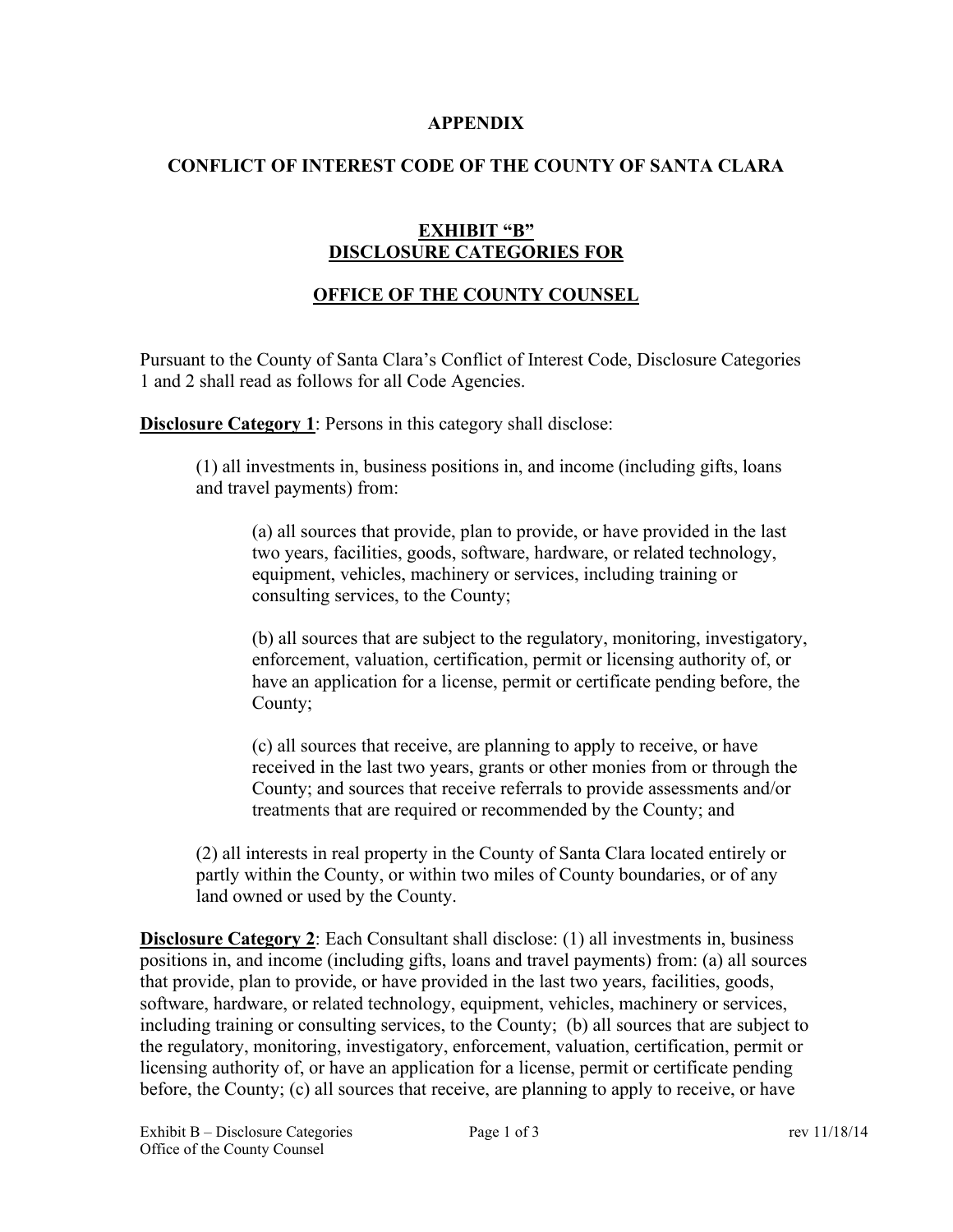received in the last two years, grants or other monies from or through the County; and sources that receive referrals to provide assessments and/or treatments that are required or recommended by the County; and (2) all interests in real property in the County of Santa Clara located entirely or partly within the County, or within two miles of County boundaries, or of any land owned or used by the County, subject to the following limitation: the Code Agency for which a consultant works may determine in writing, following approval by County Counsel as to form and legality, that the particular consultant is hired to perform a range of duties that is limited in scope and, thus, is not required to comply with the full disclosure requirements described above, but instead must comply with more tailored disclosure requirements specific to that consultant. Such a determination shall include a description of the consultant's duties and, based upon that description, a statement of the extent of disclosure requirements.

In addition to the above two categories, the Office of the County Counsel shall have the following categories:

**Disclosure Category 3**: Persons in this category shall disclose all investments in, business positions in, and income (including gifts, loans and travel payments) from:

(1) all sources that provide, plan to provide, or have provided in the last two years, facilities, goods, software, hardware, or related technology, equipment, vehicles, machinery or services, including training or consulting services, to the County;

(2) all sources that are subject to the regulatory, monitoring, investigatory, enforcement, valuation, certification, permit or licensing authority of, or have an application for a license, permit or certificate pending before, the County; and

(3) all sources that receive, are planning to apply to receive, or have received in the last two years, grants or other monies from or through the County; and sources that receive referrals to provide assessments and/or treatments that are required or recommended by the County.

**Disclosure Category 4**: Persons in this category shall disclose all investments in, business positions in, and income (including gifts, loans and travel payments) from:

(1) all sources that provide, plan to provide, or have provided in the last two years, facilities, goods, software, hardware, or related technology, equipment, vehicles, machinery or services, including training or consulting services, to the Office of the County Counsel; and

(2) all sources that receive, are planning to apply to receive, or have received in the last two years, grants or other monies (a) from or through the Office of the County Counsel, or (b) from or through the County related to the work of the Office of the County Counsel.